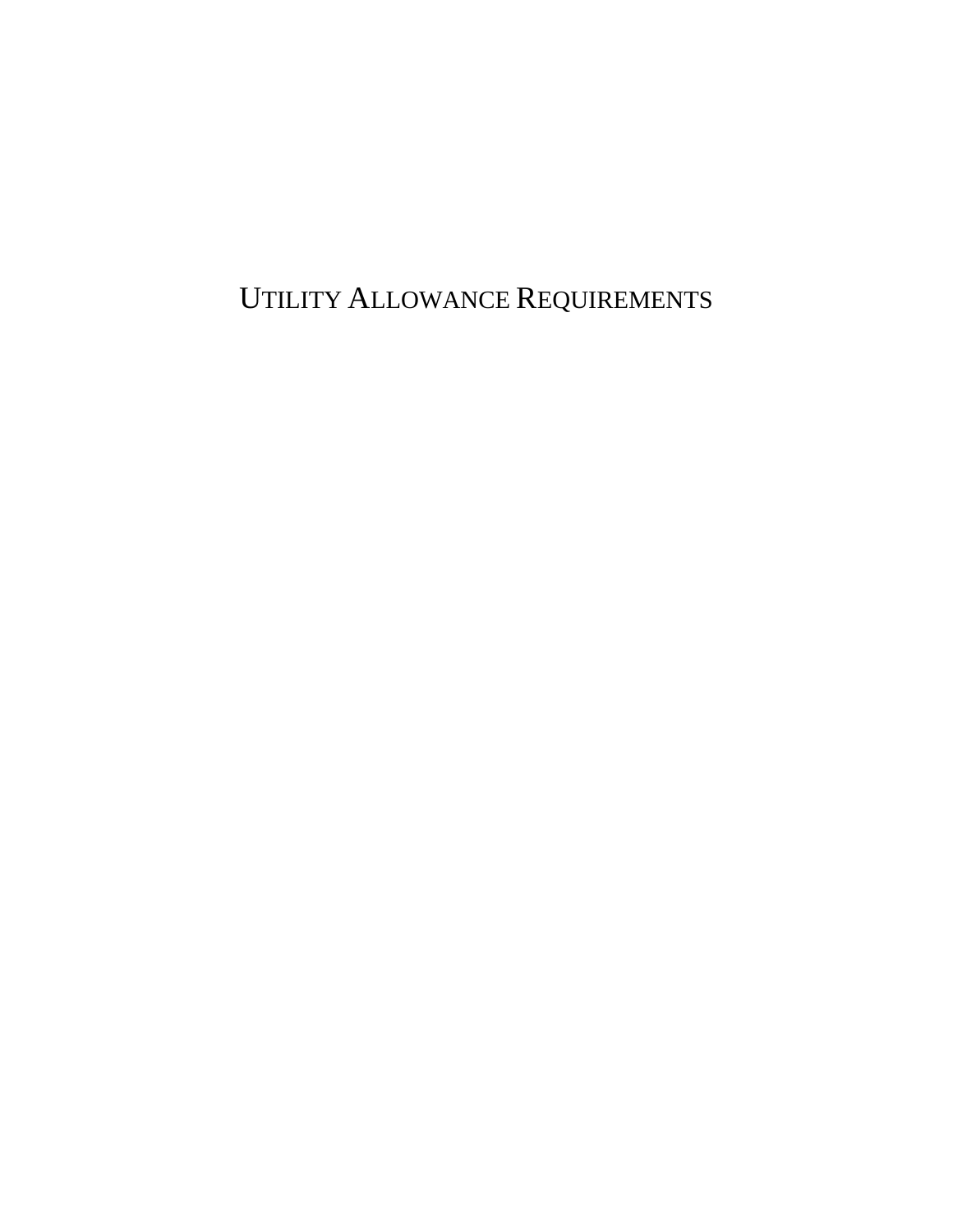Notice 89-6, 1989-1 CB 625--IRC Sec(s).42

## **Low-Income Housing Tax Credit--Utility Allowance Requirements, Determination of General Public Use, and Provision of Services**

The purpose of this Notice is to inform taxpayers that regulations under section 42 of the Internal Revenue Code of 1986 (the "Code") relating to the Low-Income Housing Tax Credit will provide that- -

1. Department of Housing and Urban Development (HUD) regulated buildings shall use HUD utility allowances for purposes of section  $42(g)(2)$  of the Code. Other housing shall use the utility rates or schedules provided for the relevant area by the applicable Public Housing Authority (PHA). Special rules apply to buildings or tenants receiving Farmers Home Administration (FmHA) housing assistance.

2. Residential rental units will be considered to be "for use by the general public" if housing is provided in a manner consistent with federal housing policy governing nondiscrimination as determined under HUD rules and regulations.

3. Any services may be provided to low-income tenants in connection with their occupancy of residential rental units. However, the cost of any services that are required to be paid by a tenant as a condition of occupancy generally must be included in gross rent for purposes of applying the gross rent limitation of section  $42(g)(2)$  of the Code.

## **UTILITY ALLOWANCES.**

In order to qualify as a "rent-restricted unit" within the meaning of section  $42(g)$  of the Code, the gross rent for such unit must not exceed 30 percent of the applicable income limitation. Failure to qualify as a rent restricted unit may result in ineligibility for the section 42 credit, reduction in the amount of the credit, and/or recapture of previously allowed credits. For this purpose, gross rent includes the cost of any utilities, other than telephone. If any utilities are paid directly by the tenant, section  $42(g)(2)(B)(ii)$  requires the inclusion in gross rent of a utility allowance determined by the Secretary,

after taking into account the procedures under section 8 of the United States Housing Act of 1937.

Regulations will provide that the owner of a HUDregulated building--a building whose rents and utility allowances are reviewed by HUD on an annual basis- must use HUD utility allowances. For other buildings occupied by one or more tenants receiving HUD rental assistance payments ("HUD tenant assistance"), an owner must use the applicable Public Housing Authority (PHA) utility allowances established for the Section 8 Existing Housing Program. A building owner must apply FmHA utility allowances to any rent-restricted unit in a building where either the building or any tenant receives FmHA housing assistance. If a building is both HUD-regulated and FmHA assisted, then FmHA utility allowances must be used. Similarly, all low-income tenants receiving HUD rental assistance are subject to FmHA utility allowances where the building or any other tenant in the building receives FmHA assistance. For example, a low-income building receiving assistance under FmHA section 515 shall use Exhibit A-5 of FmHA Instruction 1944-E (or a successor method of determining utility allowances), regardless of whether the building is HUD regulated or any low-income tenant in the building receives HUD rental assistance. These rules will apply only for the purposes of section  $42(g)$ , and will not apply to the use of utility allowances by HUD or FmHA for their own internal purposes.

Regulations will also provide that a building owner must use the applicable Public Housing Authority (PHA) utility allowance for a building where there is neither (1) HUD tenant assistance, nor (2) an applicable HUD or FmHA utility allowance. In these cases, any interested party (e.g., a low-income tenant, building owner, or state housing authority) may obtain a letter from a local utility company providing the estimated cost of that utility for each unit of similar size and construction for the geographic area in which the low-income building is located. An interested party may obtain a letter from the local utility company at any time during the building's 15-year compliance period. Costs incurred in this process must be borne by the initiating party. The interested party must furnish a copy of the letter to the owner of the building and should retain the original. If the utility estimates provided by the local utility companies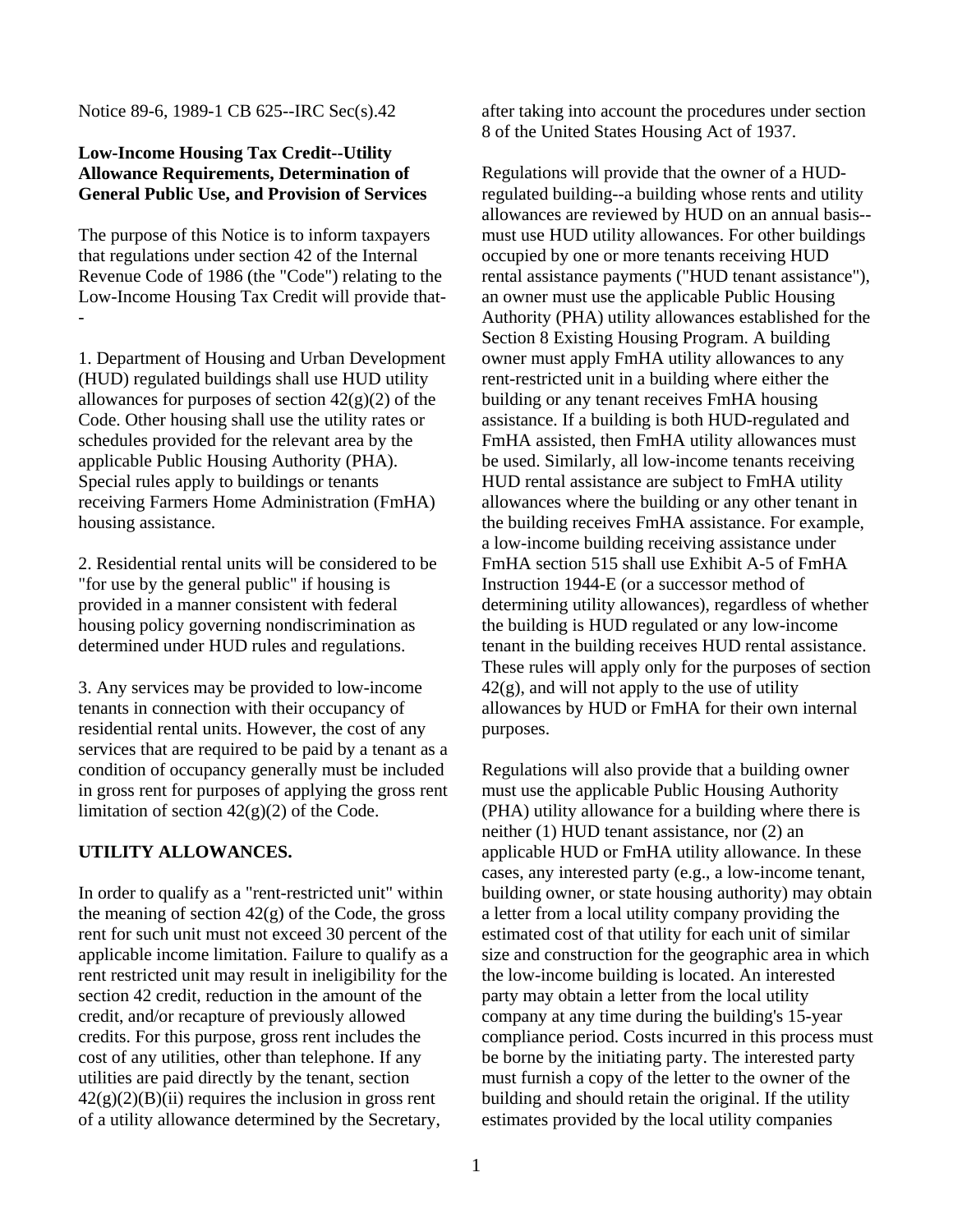differ from the utility allowances provided by the PHA, the utility company estimates shall be used in calculating the gross rent limitation. If the utility estimates provided by the local utility companies are higher for one or more rent- restricted units, the building owner must adjust the rents of any rentrestricted unit where failure to do so would result in a violation of the gross rent limitation of section  $42(g)(2)$ . Finally, if at any time during the building's 15-year compliance period the building or a low-income tenant (1) becomes subject to HUD or FmHA utility allowances, or (2) receives HUD tenant assistance, all rent-restricted units in the building become subject to the appropriate HUD, FmHA, or PHA utility allowance.

A building owner who is required to use either HUD, FmHA, or PHA utility allowances must use such allowances to compute gross rents of rentrestricted units paid more than 90 days after the date of publication of this Notice in the Internal Revenue Bulletin. These allowances shall apply throughout the building's 15-year compliance period and shall be updated at the time rents are revised. A building owner who must apply a new utility allowance during the 15-year compliance period because a building or tenant receives HUD or FmHA assistance, or because local utility company estimates become applicable, must use such new utility allowances to compute gross rents of rent-restricted units paid 90 days after the date of occupancy of the federally-assisted tenant or 90 days from the post date of the last utility company estimate. These utility allowances shall also be updated when rents are revised. In all cases, rent paid for occupancy after the deadline for applying the correct utility allowance must reflect the correct utility allowance. If application of the correct utility allowance results in a violation of the gross rent limitation of section  $42(g)(2)$  for any low- income tenant, then the building owner must adjust that tenant's rent to claim a credit for the unit occupied by that tenant.

## **GENERAL PUBLIC USE REQUIREMENT.**

The legislative history of section 42 of the Code provides that "Residential rental units must be for use by the general public. ... Residential rental units are not for use by the general public, for

example, if the units are provided only for members of a social organization or provided by an employer for its employees." H.R. Conf. Rep. No. 841, 99th Cong., 2d Sess. II-95 (the "Conf. Rep."), 1986-3 (Vol. 4) C.B. 95. Regulations will provide that the term "for use by the general public" shall be determined in a manner consistent with HUD housing policy governing non- discrimination as evidenced by HUD rules and regulations. See HUD Handbook 4350.3 (or its successor). Accordingly, owners of residential rental units that give preferences to certain classes of tenants (e.g., the homeless, disabled and/or handicapped) will not violate the general public use requirement if such preferences would not violate any HUD policy governing nondiscrimination expressed in the HUD handbook. However, if residential rental units are restricted to a class of residents that would violate HUD housing policy (e.g., residential rental units provided solely for members of a social organization or by an employer for its employees) then the building in which these units are located will be ineligible for the credit.

## **PROVISION OF SERVICES.**

Regulations will provide that, solely for purposes of section 42 of the Code, the furnishing to tenants of services other than housing (whether or not such services are significant) will not prevent property from qualifying as residential rental property. Regulations will also provide that, with the exception of certain federally-assisted projects for the elderly and handicapped (see below), any charges for services that are not optional to low-income tenants must be included in gross rent for purposes of section  $42(g)(2)(A)$ . A service is optional if payment for the service is not required as a condition of occupancy. Thus, in certain circumstances, a retirement-type facility may qualify under section 42 as residential rental property, notwithstanding that significant services other than housing are furnished to tenants. However, if continual nursing, medical, or psychiatric care is provided, it will be presumed that such services are mandatory. Such is generally the case with hospitals, nursing homes, sanitariums, and lifecare facilities.

For example, assume that meals and other services are provided to low- income tenants in a retirement home. Assume also that the cost of these services, when